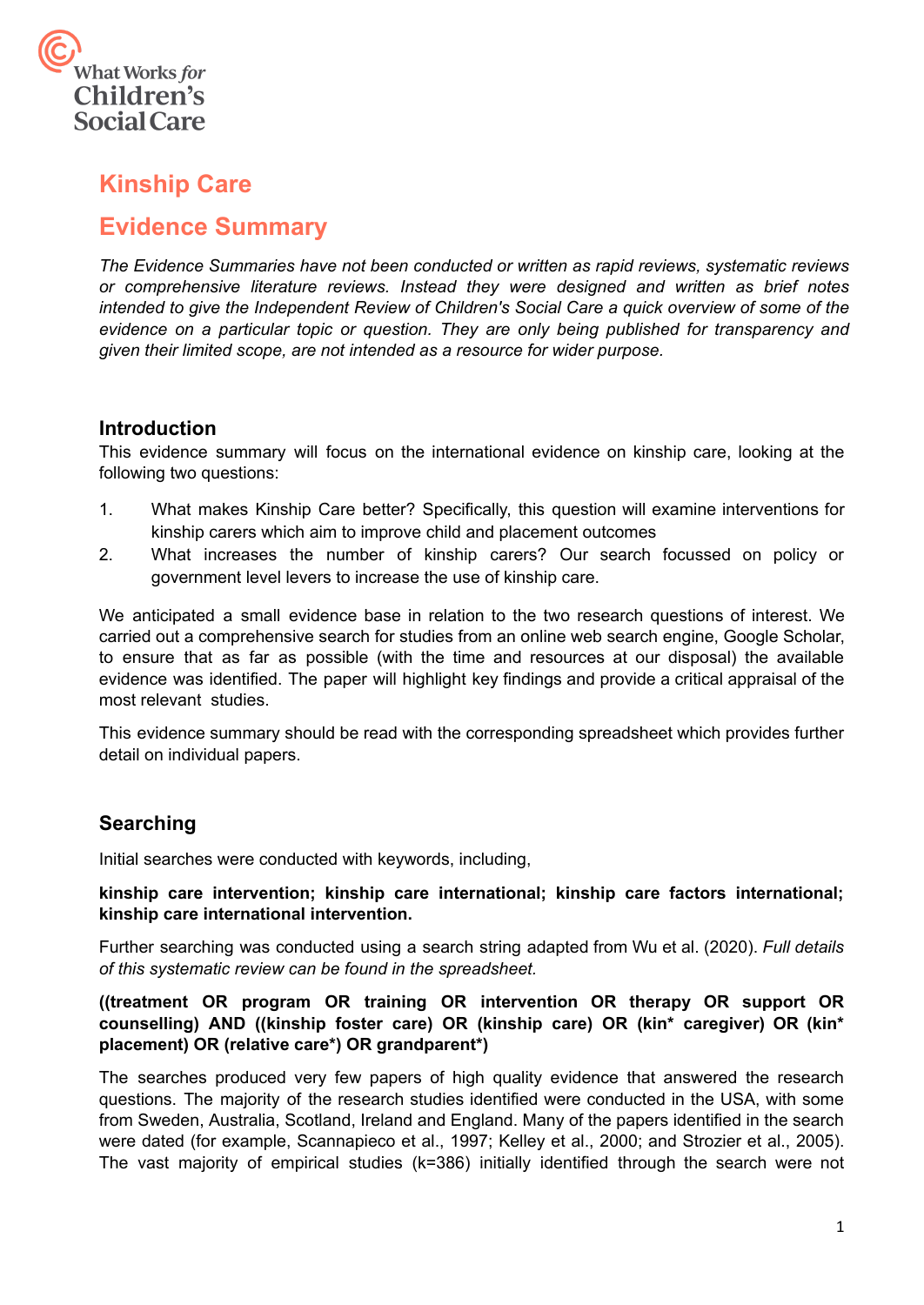

relevant to our research questions or were ambiguous in their research aims. After reviewing the abstracts of 365 articles and 21 papers in full (where abstracts were not available), 27 articles were identified as meeting our inclusion criteria and relevant to the research questions. These can be found in the spreadsheet, and a full reference list is provided at the end of this paper.

To answer the first research question, we focused on evaluations of interventions for kinship carers. To identify whether these had an impact on children or placement outcomes, we searched for studies in which the intervention group was kinship carers and the control group was kinship carers, rather than for example foster carers. This research design is necessary to isolate the causal effect of interventions on kinship carers.

*Below is a high-level summary of some of the relevant high quality studies from the literature. Lower quality studies are included where they directly speak to the research questions. The spreadsheet includes our assessment of the quality of the evidence (rated low, medium or high).*

Where the quality of the evidence does not allow for causal inference, we consider the quality of the evidence as low or medium. Therefore, we only recommend drawing conclusions from high-quality evidence that can more suitably answer the question of whether an intervention works

### **What makes Kinship Care better?**

This first section will present some of the evidence found in answer to the first research question, what makes Kinship Care better? The evidence below is of mixed quality, and comes from various international sources, although the majority comes from the USA. As such, care is needed when drawing comparisons or thinking about replication in the English context due to the differences in the social care systems and the social context in which they sit.

#### *Carer Wellbeing*

An American school based intervention, Kinship Care Connection, aimed at improving kinship carer wellbeing and the self-esteem of young people through a variety of methods. For example, mentoring for young people and support groups for carers. The findings from this study indicate the intervention provided some relief in the burden felt by caregivers. This is low quality evidence (small sample, older study (Strozier et al., 2005).

Some studies looked at the effectiveness of interventions to reduce the emotional burden on kinship carers, for example support with managing stress. Studies found that some of these interventions can improve the placement but the evidence for this is of mixed quality and comes from a variety of places (N'zi et al, 2016; Wu et al., 2020; Kelley et al., 2006; Hartley et al., 2018).

#### *FInancial Assistance*

Much of the research on financial assistance comes from the USA.

For example, a recent American study looking at financial assistance available through the state (TANF) and through child protection services (foster care allowance) found that carers were more likely to receive funds if (among other things) the young people in their care had externalising problems (e.g. aggression) rather than internalising problems (e.g. depression). This study showed that receiving other social services was significantly associated with kinship placements receiving foster care payments. They found that 11% of kinship families were living below the poverty line (Xu et.al, 2020). However, this study did not look at the impact of financial assistance on outcomes. These findings should be interpreted with caution, they are for one state in the USA and specific to the American welfare system. See also Murray et al. (2004).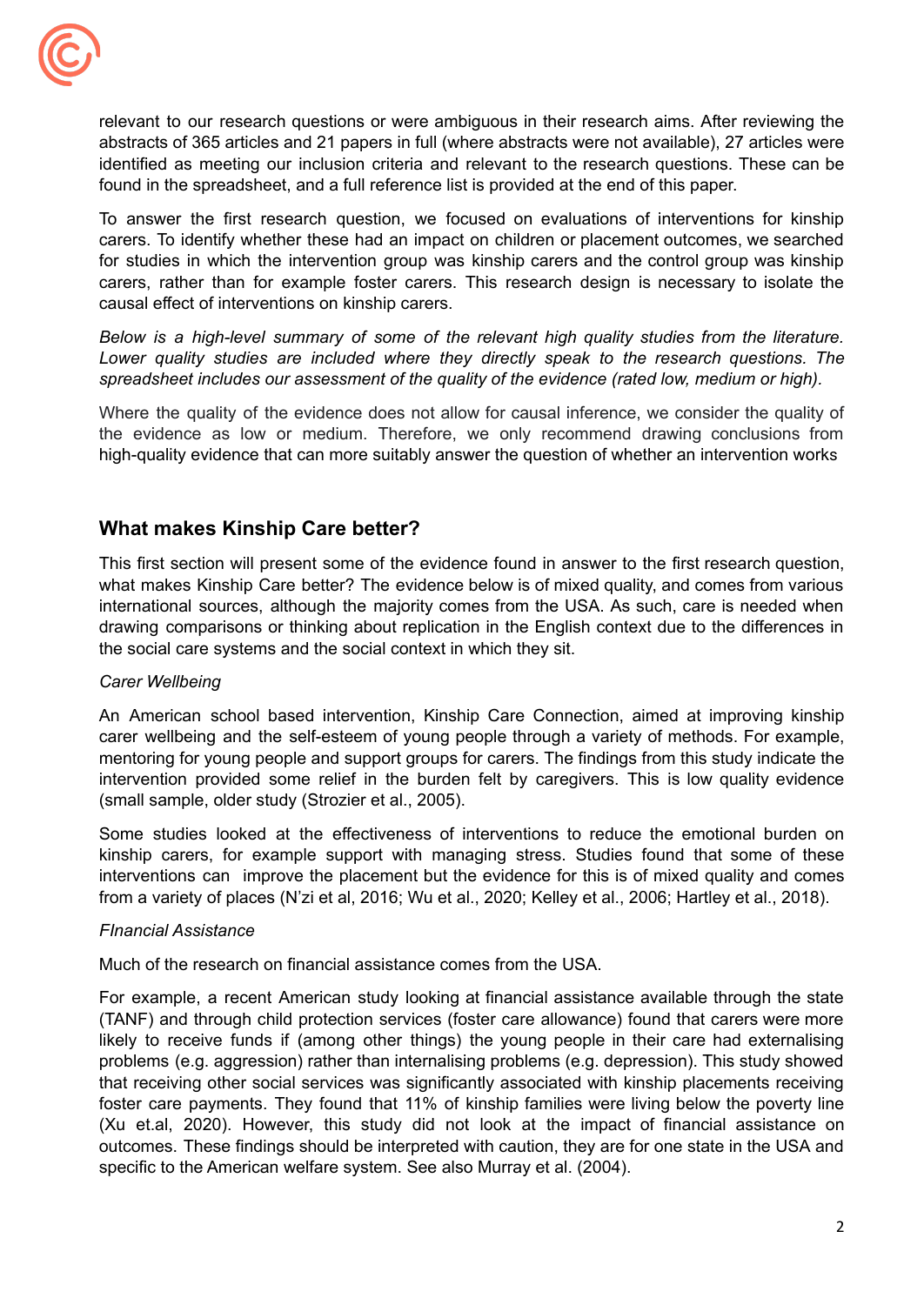

In Scotland, the literature on the financial hardship of kinship carers and a related campaign has led to the introduction of financial payments. These are made to carers, by local authorities or independent fostering agencies, to recognise and meet the costs of caring for a looked after child. Payments are meant to support:

- a healthy diet and good physical care
- opportunities for stimulation and exercise
- development of social skills and participation in activities in the community
- building self-esteem, including good presentation and acceptability by peers
- a safe and comfortable environment
- full inclusion in special celebrations such as birthdays, Christmas or other cultural or religious events
- promoting and developing educational opportunities (Scottish Government, 2010, p.41).

This study did not evaluate the impact of these payments. In our searching we did not find a formal evaluation of this financial assistance for kinship carers (Hill et al., 2019).

#### *Parenting Interventions*

A recent systematic review of parenting interventions for kinship families found that most of the interventions had a positive impact on the outcomes of both caregivers and children, although the assessed outcomes often differed across studies. Parenting interventions improve caregivers' parenting competency, reduce parental stress, and advance child wellbeing. However, some interventions appear less promising in achieving targeted goals. The majority of the studies in this high quality review came from the USA, with a small minority from China and Australia (Wu et al., 2020).

#### **What increases the numbers of kinship care?**

This section will present some of the evidence found in answer to the second research question, what increases the numbers of kinship care? The literature found in reference to this question was very limited. We did not find any papers that specifically spoke to government level levers or mechanisms to increase the number of kinship carers. However, there was interesting literature on the global increase in kinship placements, and about the complexities of context, which we summarise below.

#### *A global increase*

An older Scottish review found that some local authorities viewed any upward trend in kinship care placements to be linked to an increase in parental incapacity because of substance misuse. The use of kinship care was also tied into a commitment by the local authority to maintaining children in their own families and supporting families within communities (Aldgate and Mcintosh, 2006). This study used a relatively small sample and is now 15 years old, meaning the quality of this evidence is low.

A more recent comparative study found a continued increase in the number of children in kinship care in Scotland but that there were inconsistencies in practice between local authorities. This paper does not include any more detail on the methodology used in the review (Hill et al., 2019).

Literature from various countries from Canada to Scotland points to specific factors such as parental substance misuse as potential factors for increasing the numbers of children in kinship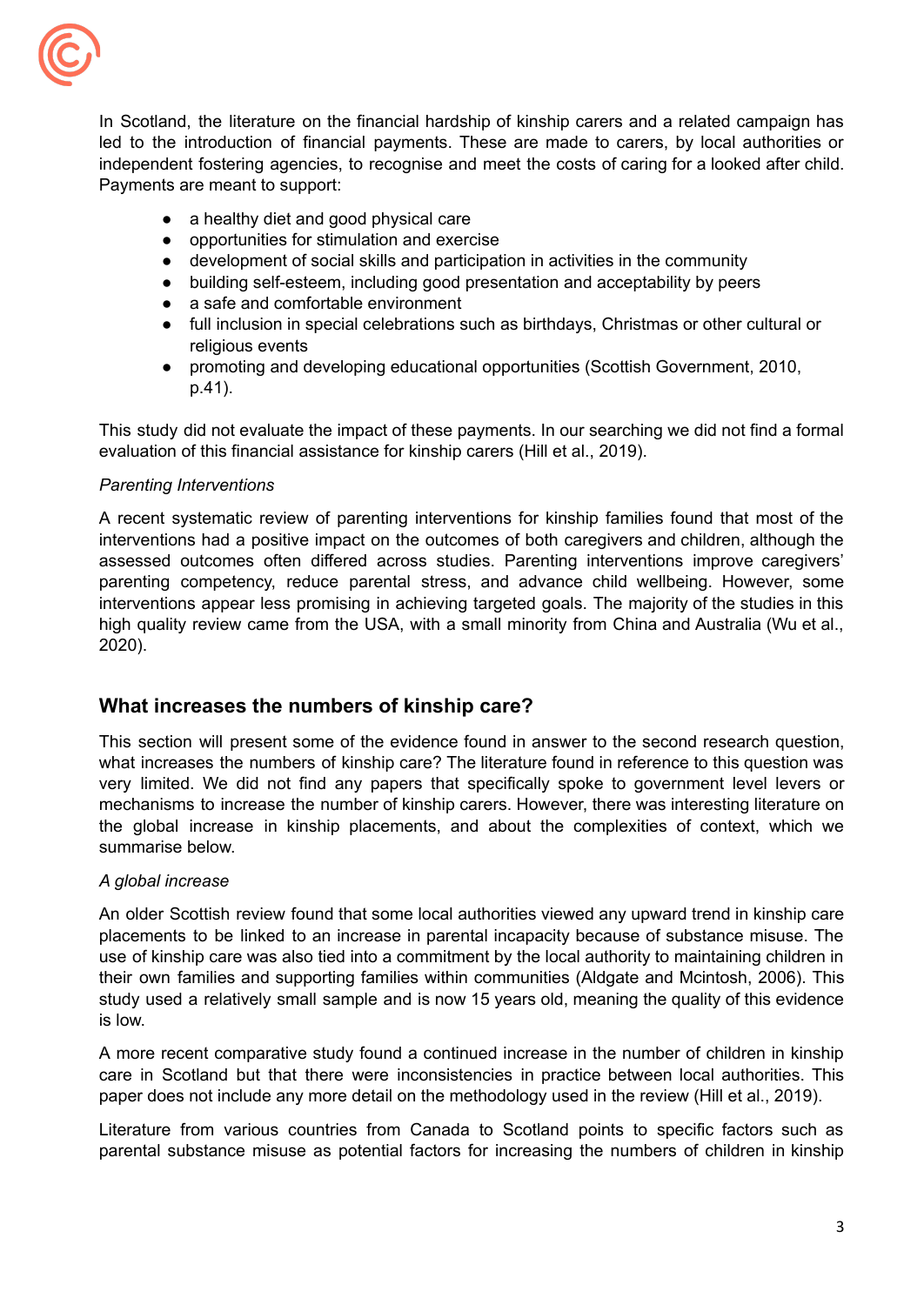

care (e.g Dorval et al., 2020; Hill et al., 2019; Murray et al., 2004). Other factors identified include domestic violence and parental mental health issues.

#### *Local Context*

Country context matters when considering rates of kinship care. For example, in high-income countries, formal kinship care is more often a result of child protection concerns but this is not the case in low-income countries. The majority of papers in this systematic review came from the United States; four were from the UK/England; there was one each respectively from Australia, Canada, and New Zealand; and one was an international review. There is limited evidence from other countries around the world. Another limitation of the review was the authors' inability, given the lack of available evidence and detail in the included papers, to analyse demographic differences (e.g. ethnicity), and to account for or offer greater understanding of the variations in kinship care between countries (Hallet et al. 2021).

In an unusual comparative study of 10 countries, Gilbert (2012) found, unexpectedly, the countries that scored the highest on the child well-being index tended to have higher rates of out-of-home placements. The paper contains thought provoking discussion on the usefulness of comparison in child welfare systems, advising caution when comparing systems. Gilbert also presents the prospect of "functional convergence" among the different systems in different countries towards moderate child protection systems underpinned by child development theory. The research highlights the sometimes large differences in political and social contexts between countries which need to be understood when making such comparisons. A further limitation of this study, highlighted by the author themselves, is the difference in how the rates of out of home care are calculated in each country which can limit comparability. (Gilbert, 2012).

## **Conclusion**

We found that there was very little high quality evidence to answer the specific research questions. However, a number of key themes emerged over the course of this review. Research from the USA revealed the complexities of financial assistance for kinship carers. Although support has now been introduced in Scotland, we could not find any evidence about the impact of financial assistance in the UK context.

The importance of context came up time and again. Research suggests there are inconsistencies in practice across nations and local authorities. Studies highlighted that understanding the differences in social, economic and political contexts is key to understanding the mechanisms of kinship care in different countries.

Overall papers suggested that there is an international trend to an increase in kinship care placements. A number of papers suggested that parental substance misuse was a factor in this trend but we did not find evidence of any successful policy programmes/government levers related to this increase, beyond a commitment in some local authorities to maintaining children in their own families and supporting families within communities.

Parenting interventions were a common form of support in the included studies, with mixed quality evidence of effectiveness for kinship carers. Stress was frequently reported as an issue for kinship carers, however there is a limited evidence base on the effectiveness of interventions that aim to alleviate stress for this population.

Our summary highlights the need for more research in this area if we are to be able to answer the questions of what improves kinship care placements and to understand what mechanisms increase the numbers of kinship carers.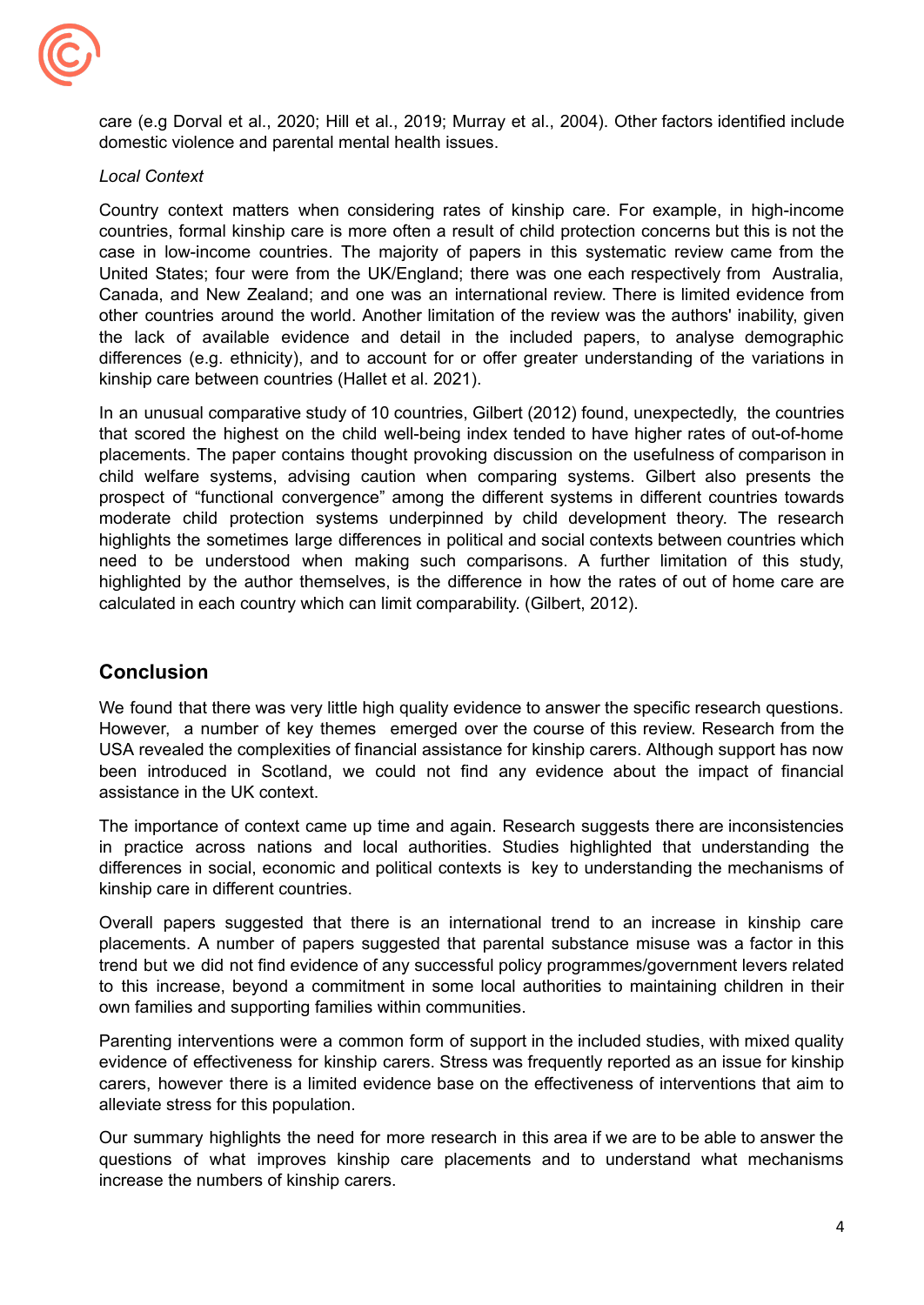## **References (all studies in spreadsheet)**

Aldgate, J., & Mcintosh, M. (2006). Looking after the family: A study of children looked after in kinship care in Scotland.

Boetto, H. (2010). Kinship care: A review of issues. Family Matters, 85, 60–67. <https://doi.org/10.3316/agispt.20104633>

Brown, L., & Sen, R. (2014). Improving Outcomes for Looked after Children: A Critical Analysis of Kinship Care. Practice, 26(3), 161–180. <https://doi.org/10.1080/09503153.2014.914163>

Denby, R. W. (2011). Kinship liaisons: A peer-to-peer approach to supporting kinship caregivers. Children and Youth Services Review, 33(2), 217–225. <https://doi.org/10.1016/j.childyouth.2010.09.004>

Dorval, A., Lamothe, J., Hélie, S., & Poirier, M.-A. (2020). Different profiles, different needs: An exploration and analysis of characteristics of children in kinship care and their parents. Children and Youth Services Review, 108, 104531. <https://doi.org/10.1016/j.childyouth.2019.104531>

Gilbert, N. (2012). A comparative study of child welfare systems: Abstract orientations and concrete results. Children and Youth Services Review, 34(3), 532–536[.](https://doi.org/10.1016/j.childyouth.2011.10.014) <https://doi.org/10.1016/j.childyouth.2011.10.014>

Grant, R. (2000). The Special Needs of Children in Kinship Care. Journal of Gerontological Social Work, 33(3), 17–33. [https://doi.org/10.1300/J083v33n03\\_02](https://doi.org/10.1300/J083v33n03_02)

Hallett, N., Garstang, J., & Taylor, J. (2021). Kinship Care and Child Protection in High-Income Countries: A Scoping Review. Trauma, Violence, & Abuse, 152483802110360. <https://doi.org/10.1177/15248380211036073>

Hartley, J. E., McAteer, J., Doi, L., & Jepson, R. (2019). CARE: The development of an intervention for kinship carers with teenage children. Qualitative Social Work, 18(6), 926–943[.](https://doi.org/10.1177/1473325018783823) <https://doi.org/10.1177/1473325018783823>

Hawkins, C. A., & Bland, T. (2002). Program Evaluation of the CREST Project: Empirical Support for Kinship Care as an Effective Approach to Permanency Planning.

Healy, K., Lundström, T., & Sallnäs, M. (2011). A Comparison of Out-of-home Care for Children and Young People in Australia and Sweden: Worlds Apart? Australian Social Work, 64(4), 416–431. <https://doi.org/10.1080/0312407X.2011.603092>

Hill, L., Gilligan, R., & Connelly, G. (2020). How did kinship care emerge as a significant form of placement for children in care? A comparative study of the experience in Ireland and Scotland. Children and Youth Services Review, 117, 104368. <https://doi.org/10.1016/j.childyouth.2019.06.003>

Kelley, S. J., Whitley, D., Sipe, T. A., & Crofts Yorker, B. (2000). Psychological distress in grandmother kinship care providers: The role of resources, social support, and physical health. Child Abuse & Neglect, 24(3), 311–321. [https://doi.org/10.1016/S0145-2134\(99\)00146-5](https://doi.org/10.1016/S0145-2134(99)00146-5)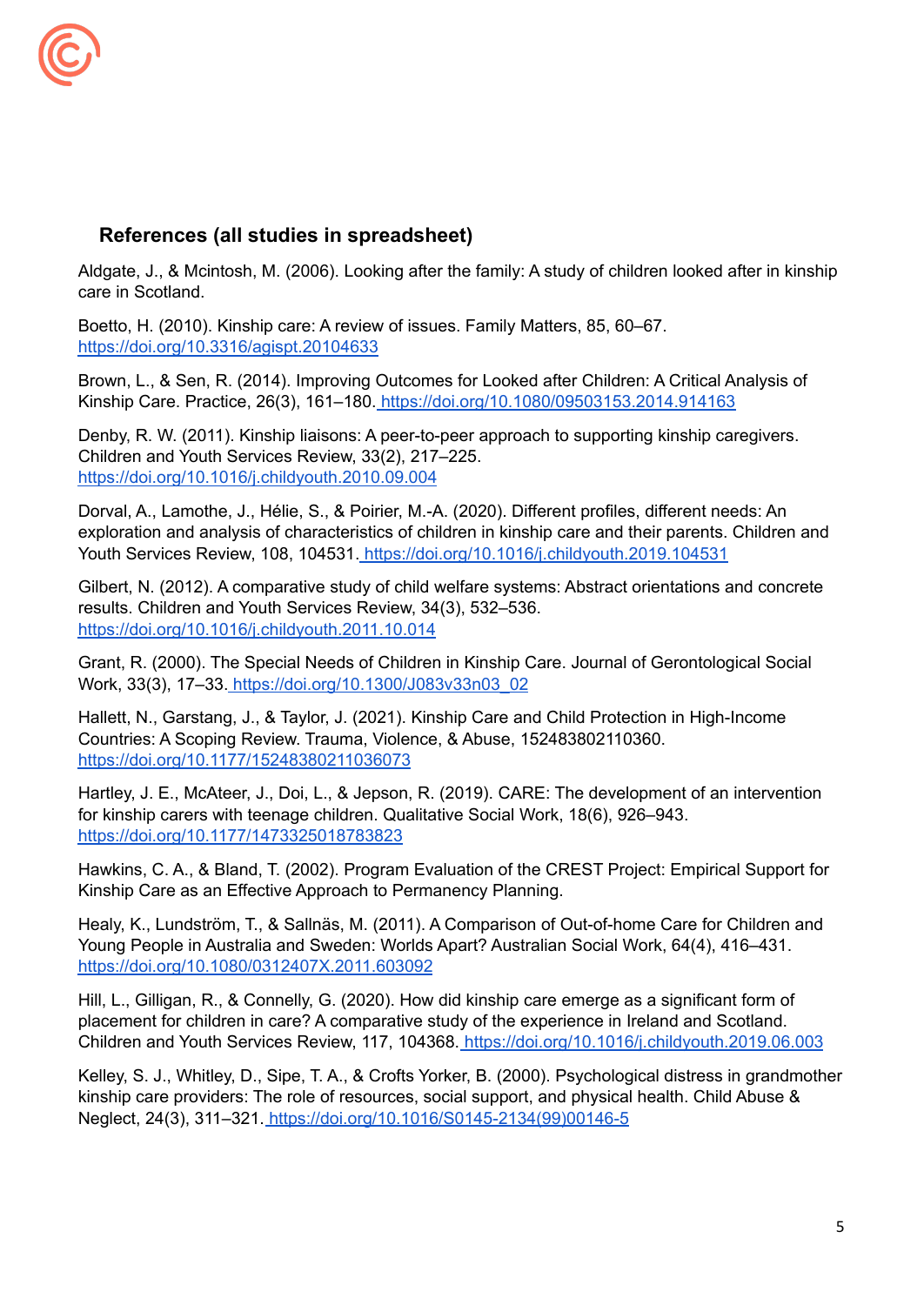

Kemmis-Riggs, J., Dickes, A., & McAloon, J. (2018). Program Components of Psychosocial Interventions in Foster and Kinship Care: A Systematic Review. Clinical Child and Family Psychology Review, 21(1), 13–40. <https://doi.org/10.1007/s10567-017-0247-0>

Kiraly, M., James, J., & Humphreys, C. (2015). 'It's a Family Responsibility': Family and Cultural Connection for Aboriginal Children in Kinship Care. Children Australia, 40(1), 23–32. <https://doi.org/10.1017/cha.2014.36>

Murray, J., Macomber, J. E., & Geen, R. (2004). Estimating Financial Support for Kinship Caregivers: (691202011-001) [Data set]. American Psychological Association. <https://doi.org/10.1037/e691202011-001>

Nash, J. M. (2010). Kinship Care: An Exploration Of The Practice Issues Encountered By Queensland Child Protection Practitioners. 79.

N'zi, A. M., Stevens, M. L., & Eyberg, S. M. (2016). Child Directed Interaction Training for young children in kinship care: A pilot study. Child Abuse & Neglect, 55, 81–91. <https://doi.org/10.1016/j.chiabu.2016.03.001>

Sawyer, R. J., & Dubowitz, H. (1994). School performance of children in kinship care. Child Abuse & Neglect, 18(7), 587–597. [https://doi.org/10.1016/0145-2134\(94\)90085-X](https://doi.org/10.1016/0145-2134(94)90085-X)

Scannapieco, M., & Hegar, R. L. (2002). Kinship Care Providers: Designing an Array of Supportive Services. Child and Adolescent Social Work Journal, 19(4), 315–327. <https://doi.org/10.1023/A:1016305929569>

Scannapieco, M., Hegar, R. L., & McAlpine, C. (1997). Kinship Care and Foster Care: A Comparison of Characteristics and Outcomes. Families in Society, 78(5), 480–488[.](https://doi.org/10.1606/1044-3894.817) <https://doi.org/10.1606/1044-3894.817>

Strozier, A., McGrew, L., Krisman, K., & Smith, A. (2005). Kinship care connection: A school-based intervention for kinship caregivers and the children in their care. Children and Youth Services Review, 27(9), 1011–1029. <https://doi.org/10.1016/j.childyouth.2004.12.026>

Tordön, R., Bladh, M., Svedin, C. G., & Sydsjö, G. (2020). Challenging intellectual, behavioral and educational prerequisites for interventions aimed at school aged children in foster care. A compilation of Swedish test results. Children and Youth Services Review, 108, 104598. <https://doi.org/10.1016/j.childyouth.2019.104598>

Vanderfaeillie, J., Van Holen, F., De Maeyer, S., Gypen, L., & Belenger, L. (2016). Support Needs and Satisfaction in Foster Care: Differences Between Foster Mothers and Foster Fathers. Journal of Child and Family Studies, 25(5), 1515–1524. <https://doi.org/10.1007/s10826-015-0320-6>

Washington, T., Wrenn, A., Kaye, H., Priester, M. A., Colombo, G., Carter, K., Shadreck, I., Hargett, B. A., Williams, J. A., & Coakley, T. (2018). Psychosocial factors and behavioral health outcomes among children in Foster and Kinship care: A systematic review. Children and Youth Services Review, 90, 118–133. <https://doi.org/10.1016/j.childyouth.2018.04.030>

Wu, Q., Zhu, Y., Ogbonnaya, I., Zhang, S., & Wu, S. (2020). Parenting intervention outcomes for kinship caregivers and child: A systematic review. Child Abuse & Neglect, 106, 104524. <https://doi.org/10.1016/j.chiabu.2020.104524>

Xu, Y., Bright, C. L., Ahn, H., Huang, H., & Shaw, T. (2020). A new kinship typology and factors associated with receiving financial assistance in kinship care. Children and Youth Services Review, 110, 104822. <https://doi.org/10.1016/j.childyouth.2020.104822>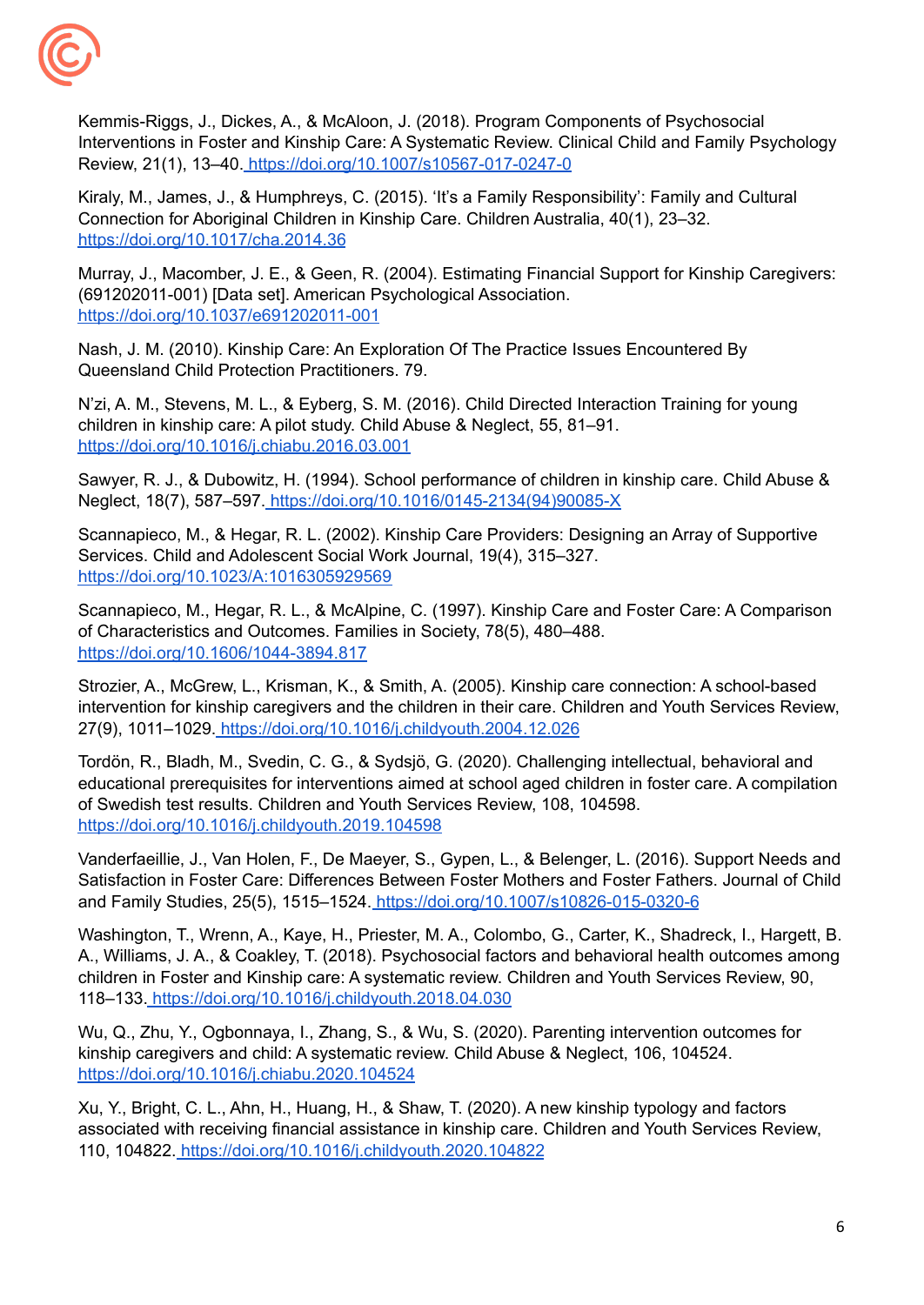| Kinship Care Evidence Summary Spreadsheet                                                                                                                                                                                                                                                                                                                                    |            |                                                                                                                                                                                                                                                                                                                                                                                                                                                                                                                                                                                                                                                                                                               | The Evidence Summaries have not been conducted or written as rapid reviews, systematic reviews or comprehensive Iterature reviews. Instead they were designed and witten as brief notes intended to give the Independent Revie                                                                                                                                                                                                                                                                                                                                                                                                                                                                                                                                                                                                                                                                                                                                                                                            |                                                                                                                                                                                                                                                                                                                                                                          |                                                                                                                                                                                                                                                                                          |                                                                                |                                                                                                                                                                                                                                                            |                                                                                                                                                                                                                                                                                                                                                                                                                                                                                                                                                                                                                                                                                                                                           |
|------------------------------------------------------------------------------------------------------------------------------------------------------------------------------------------------------------------------------------------------------------------------------------------------------------------------------------------------------------------------------|------------|---------------------------------------------------------------------------------------------------------------------------------------------------------------------------------------------------------------------------------------------------------------------------------------------------------------------------------------------------------------------------------------------------------------------------------------------------------------------------------------------------------------------------------------------------------------------------------------------------------------------------------------------------------------------------------------------------------------|---------------------------------------------------------------------------------------------------------------------------------------------------------------------------------------------------------------------------------------------------------------------------------------------------------------------------------------------------------------------------------------------------------------------------------------------------------------------------------------------------------------------------------------------------------------------------------------------------------------------------------------------------------------------------------------------------------------------------------------------------------------------------------------------------------------------------------------------------------------------------------------------------------------------------------------------------------------------------------------------------------------------------|--------------------------------------------------------------------------------------------------------------------------------------------------------------------------------------------------------------------------------------------------------------------------------------------------------------------------------------------------------------------------|------------------------------------------------------------------------------------------------------------------------------------------------------------------------------------------------------------------------------------------------------------------------------------------|--------------------------------------------------------------------------------|------------------------------------------------------------------------------------------------------------------------------------------------------------------------------------------------------------------------------------------------------------|-------------------------------------------------------------------------------------------------------------------------------------------------------------------------------------------------------------------------------------------------------------------------------------------------------------------------------------------------------------------------------------------------------------------------------------------------------------------------------------------------------------------------------------------------------------------------------------------------------------------------------------------------------------------------------------------------------------------------------------------|
| Country<br>survey<br>(1997). Kinship Care and Foster Care: A<br>(1997). Kinship Care and Foster Care: A<br>Comparison of Characteristics and Outcomes.<br>Families in Society, 78(5), 480–488.<br>https://doi.org/10.1606/1044-3894.817<br>https://journals.sagepub.com/doi/abs/10.1606/1<br>044-3894.817                                                                    | 1194       |                                                                                                                                                                                                                                                                                                                                                                                                                                                                                                                                                                                                                                                                                                               | <b>Key Notes and Findings</b><br>Absort<br>Absorption and the entergy bodie case, bugether with a range of other in the space of the control and Findebyt<br>The increase in other terms of the control of other in free particles in the control of the set of the<br>carers were women age 35-55 and 49% were African American compared with 25% of African American foster carers.                                                                                                                                                                                                                                                                                                                                                                                                                                                                                                                                                                                                                                     | Quality of the evidence<br>Evidence review. Dated, 1980/90s evidence. Small sample.<br>Quality Evidence Rating: Medium                                                                                                                                                                                                                                                   | Specific Interventions                                                                                                                                                                                                                                                                   | High-level policy or government levers                                         | International context<br>The study was focused on the Maryland Kinship Care Programme, USA based study which is not generalisable to the whole state as Foster carers.<br>The study was focused on the Maryland Kinship and Foster are a result of a small | <b>Intervention Control Group</b>                                                                                                                                                                                                                                                                                                                                                                                                                                                                                                                                                                                                                                                                                                         |
| Hallett, N., Garstang, J., & Taylor, J. (2021).<br>Kirahip Care and Child Protection in High-<br>Income Countries: A Scoping Review. Trauma,<br>Volence, & Abuse, 152483802110360.<br>https://idoi.org/10.1177/15248380211036073<br>https://journals.sagepub.com/doi/full/10.1177/1                                                                                          | <b>USA</b> | studies were from the United States, and most used case review methods. From<br>the included studies, rates of re-abuse, and particularly rates of physical and<br>exual abuse, appear to be lower in kinship care settings when compared to<br>other out-of-home care settings, but rates of neglect are often higher. This review<br>has demonstrated that a small but significant number of children living in kinship<br>care experience neglect or abus                                                                                                                                                                                                                                                  | Contract a photon company in the photo-state in the first of the of the other than the contract of the contract of party in the contract of party in the contract of party in the contract of party in the contract of party i<br>Apply the term out outsubs and the place of the state of the state of the state of the state of the state of the state of the state of the state of the state of the state of the state of the state of the state of the state                                                                                                                                                                                                                                                                                                                                                                                                                                                                                                                                                          |                                                                                                                                                                                                                                                                                                                                                                          | None                                                                                                                                                                                                                                                                                     | N/A                                                                            | A comparison of high-income and low-income countries                                                                                                                                                                                                       |                                                                                                                                                                                                                                                                                                                                                                                                                                                                                                                                                                                                                                                                                                                                           |
| Strozier, A., McGrew, L., Krisman, K., & Smith, USA<br>A. (2005). Kinship care connection: A schor<br>based intervention for kinship caregivers and<br>the children in their care. Children and Youth<br><b>Services Review 27/9) 1011-1029</b><br>https://doi.org/10.1016/j.childyouth.2004.12.02<br>https://www.sciencedirect.com/science/article/p<br>iVS0190740904002774 |            | related to this intergenerational intervention. Results indicate increased self-<br>esteem in children and mediated kin caregiver burden for families participating in<br>the KCC. Implications for social work practice include sug                                                                                                                                                                                                                                                                                                                                                                                                                                                                          |                                                                                                                                                                                                                                                                                                                                                                                                                                                                                                                                                                                                                                                                                                                                                                                                                                                                                                                                                                                                                           | particular, the weak paragret and with electromagnetic process and the control of the control of the control of the control of the control of the control of the control of the control of the control of the control of the                                                                                                                                             | Mention: No Child Left Behind (NCLB) that encourages<br>evidenced-based practice, tubring programs have been<br>more rigorously evaluated for their effectiveness on<br>improving outcomes                                                                                               |                                                                                | USA based intervention                                                                                                                                                                                                                                     |                                                                                                                                                                                                                                                                                                                                                                                                                                                                                                                                                                                                                                                                                                                                           |
| Kemmis-Riggs, J., Dickes, A., & McAlcon, J. Various<br>(2018). Program Components of Psychosocial<br>Interventions in Foster and Kinship Care: A<br>Systematic Review. Clinical Child and Family<br>Psychology Review. 21(1), 13-40.<br>Mercu<br>https://doi.org/10.1007/s10567-017-0247-0<br>https://link.springer.com/article/10.1007/s10567<br>017-0247-0                 |            | aims, targeted specific domains and developmental stages, provided coaching or role play, and were developed to amelonate the effects of matreatment and relationship disruption. Interventions effective in reducing behaviou<br>visual consistent discipline and positive reinforcement components, trauma<br>psychoeducation, problem-solving and parent-related components, trauma<br>psychoeducation, problem-solving and parent-related components. Intervention<br>effective in improving parenti-child mislatoning in included components to chause<br>of the condition and different conditions of the condition of the condition<br>of the condition of the condition of the condition of the condi | — « « « « « « » » » » » » » » » » » « » » » » « » » » « » » » » » » » » » « » » » » » » » » » » » » » » » » » »<br>Фисфер 14 векетов жен плады. Вы « выды произ сондарии» — « » » » » » « « » « « » « » » «» » » » » « » » « » «                                                                                                                                                                                                                                                                                                                                                                                                                                                                                                                                                                                                                                                                                                                                                                                          | This review was condicted in a noncolance with the PREMA existines (Mohar et al. 2009, 2015). The review grotocol was registered with PRCSFR-RO (CREN20) (2015). The review grotocolance configuration configuration control<br>lacked clarity and sample characteristics were often poorly reported. Outcome<br>surement varied enormously,<br>Quality of Evidence: Low |                                                                                                                                                                                                                                                                                          |                                                                                | Studies 2016).                                                                                                                                                                                                                                             | The amber of distincts basis existing can accept<br>and the control of the control of the control of the control of the system of the control of the control of<br>the control of the control of Euclidean 2015, 4,0,000 in model o<br>"Price et al. (2015). RCT. N = 354. Inclusion: Foster and kinship parents.<br>"Pears et al. (2012: 2013: 2016). RCT. N = 192. Foster/kinship parent and<br>"Kim and Leve (2011), Smith et al. (2011) and Kim et al. (2013). RCT. N =<br>100. Foster/kinship parent and child<br>*Speker et al. (2012). RCT. N = 210. Carer (foster, kinship and birth) and<br>"Maaskant et al. (2016). RCT. N = 88. Foster/kinship carers.<br>"Linares et al (2015). RCT. N = 22. Foster/kinship parent and child. |
| Hawkins, C. A., & Bland, T. (2002). Program USA<br>Evaluation of the CREST Project: Empirical<br>Support for Kinship Care as an Effective<br>Approach to Permanency Planning.<br>https://citeseenx.ist.psu.edu/viewdoc/download<br>?doi=10.1.1.485.8347&rep=rep1&type=pdf                                                                                                    |            | functioning of relative caregivers and reduces the cost of care. Implications for                                                                                                                                                                                                                                                                                                                                                                                                                                                                                                                                                                                                                             | Te anded children consideration in the main of the state of the state of the state of the state of the state of the state of the state of the state of the state of the state of the state of the state of the state of the s                                                                                                                                                                                                                                                                                                                                                                                                                                                                                                                                                                                                                                                                                                                                                                                             |                                                                                                                                                                                                                                                                                                                                                                          |                                                                                                                                                                                                                                                                                          |                                                                                | In Texas, relatives who are caregivers are not reimbursed,<br>except in the rare instance that they are either licenced foster<br>parents or meet stringent criteria for a limited one-time payment.<br>Furthermore, relatives do not                      | Not an RCT. All interviews and questionnaires held with Kinship carers.                                                                                                                                                                                                                                                                                                                                                                                                                                                                                                                                                                                                                                                                   |
| N.J. A. M. Stevens, M. L., & Eyberg, S. M. USA<br>young children in kinship care: A pilot study<br>Child Abuse & Neglect, 55, 81-91.<br>https://doi.org/10.1016/j.chiabu.2016.03.001<br>https://www.sciencedirect.com/science/article/<br>abs/pii/50145213416300229                                                                                                          |            | internalizing behaviors and caregiver use of non-oritical verbal force were not<br>seen until 3-month follow-up. Results of this pilot study suggest both the<br>feasibility of conducting full scale randomized clinical trials of CDIT in the community and the promise of this approach for providing effective parent training for kinship caregivers.                                                                                                                                                                                                                                                                                                                                                    | $\label{t:2.1} \begin{minipage}[t]{0.9\textwidth}\begin{minipage}[t]{0.9\textwidth}\begin{minipage}[t]{0.9\textwidth}\begin{minipage}[t]{0.9\textwidth}\begin{minipage}[t]{0.9\textwidth}\begin{minipage}[t]{0.9\textwidth}\begin{minipage}[t]{0.9\textwidth}\begin{minipage}[t]{0.9\textwidth}\begin{minipage}[t]{0.9\textwidth}\begin{minipage}[t]{0.9\textwidth}\begin{minipage}[t]{0.9\textwidth}\begin{minipage}[t]{0.9\textwidth}\begin{minipage}[t]{0.9\textwidth}\begin{minipage}[t]{0.9\textwidth}\$                                                                                                                                                                                                                                                                                                                                                                                                                                                                                                             |                                                                                                                                                                                                                                                                                                                                                                          | severely defiant behaviors (Eyberg, Nelson, & Boggs,<br>maltreatment have focused on biological parents (Chaffin et<br>al., 2004. Chaffin et al., 2011) or traditional foster<br>caregivers (McNeil et al., 2005, Mersky et al., 2014,<br>Mersky et al., 2015) using full-protocol PCIT. |                                                                                | not mentioned                                                                                                                                                                                                                                              | Wait-list control - completed training 7 weeks after the experimental group                                                                                                                                                                                                                                                                                                                                                                                                                                                                                                                                                                                                                                                               |
| Xu Y., Bright, C. L., Ahn, H., Huang, H., & USA<br>xu, Y., enght, C. L., Ahn, H., Huang, H., &<br>Shrw, T. (2020). A new kinship typology and<br>factors associated with receiving financial<br>factors associated with receiving financial<br>Saristicare in kinship care. Children and Yout<br>https://www.sciencedirect.com/science/article/<br>abs/oil/S0190740919312769 |            | services were significantly associated with receiving foster care payments.<br>Living below the federal poverty line and in a single-adult household were<br>associated with receiving TANF benefits. Additionally, this study found<br>associated with neceiving TAP Exerofits. Additionally, this shotly fourthful children<br>clusters of Native contributions of Native Schedule and Control of Native<br>American function of Native American control of Native Americ                                                                                                                                                                                                                                   | $Fase is the most of the most of the data, the most of the data, the most of the data, the most of the data, the most of the data, the most of the data, the most of the data, the most of the data, the most of the data, the most of the data, the most of the data, the most of the data, the most of the data, the most of the data, the most of the data, the most of the data, the most of the data, the most of the data, the most of the data, the most of the data, the most of the data, the most of the data, the most of the data, the most of the data, the most of the data, the most of the data, the most of the data, the most of the data, the most of the data, the most of the data, the most of the data, the most of the data, the most of the data, the most of the data, the most of the data, the most of the$<br>difference is caregivers' registration status, which reflects that receiving foster care payments mostly depends on<br>caregivers' registration although it may vary by state. |                                                                                                                                                                                                                                                                                                                                                                          |                                                                                                                                                                                                                                                                                          |                                                                                |                                                                                                                                                                                                                                                            |                                                                                                                                                                                                                                                                                                                                                                                                                                                                                                                                                                                                                                                                                                                                           |
| Murray, J., Macomber, J. E., & Geen, R. USA<br>Aldgate, J., & Mcintosh, M. (2006). Looking Scotlan                                                                                                                                                                                                                                                                           |            | No abstract provided                                                                                                                                                                                                                                                                                                                                                                                                                                                                                                                                                                                                                                                                                          | Again this is a paper looking at financial assistance in the USA. Their key question was to examine how many children in Dated, using 2002 data.<br>This study was commissioned by the Social Services Inspectorate. It is part of This review of Kinship care in scotland contains examples of "good practice", as well as findings from their review of local National survey of                                                                                                                                                                                                                                                                                                                                                                                                                                                                                                                                                                                                                                        |                                                                                                                                                                                                                                                                                                                                                                          | Financial aid specific to the American welfare system Adoption and Safe Families Act of 1997 (ASFA).                                                                                                                                                                                     | The authors found no standardised policy across the country in Scottish review | <b>LISA no comparator</b>                                                                                                                                                                                                                                  | None                                                                                                                                                                                                                                                                                                                                                                                                                                                                                                                                                                                                                                                                                                                                      |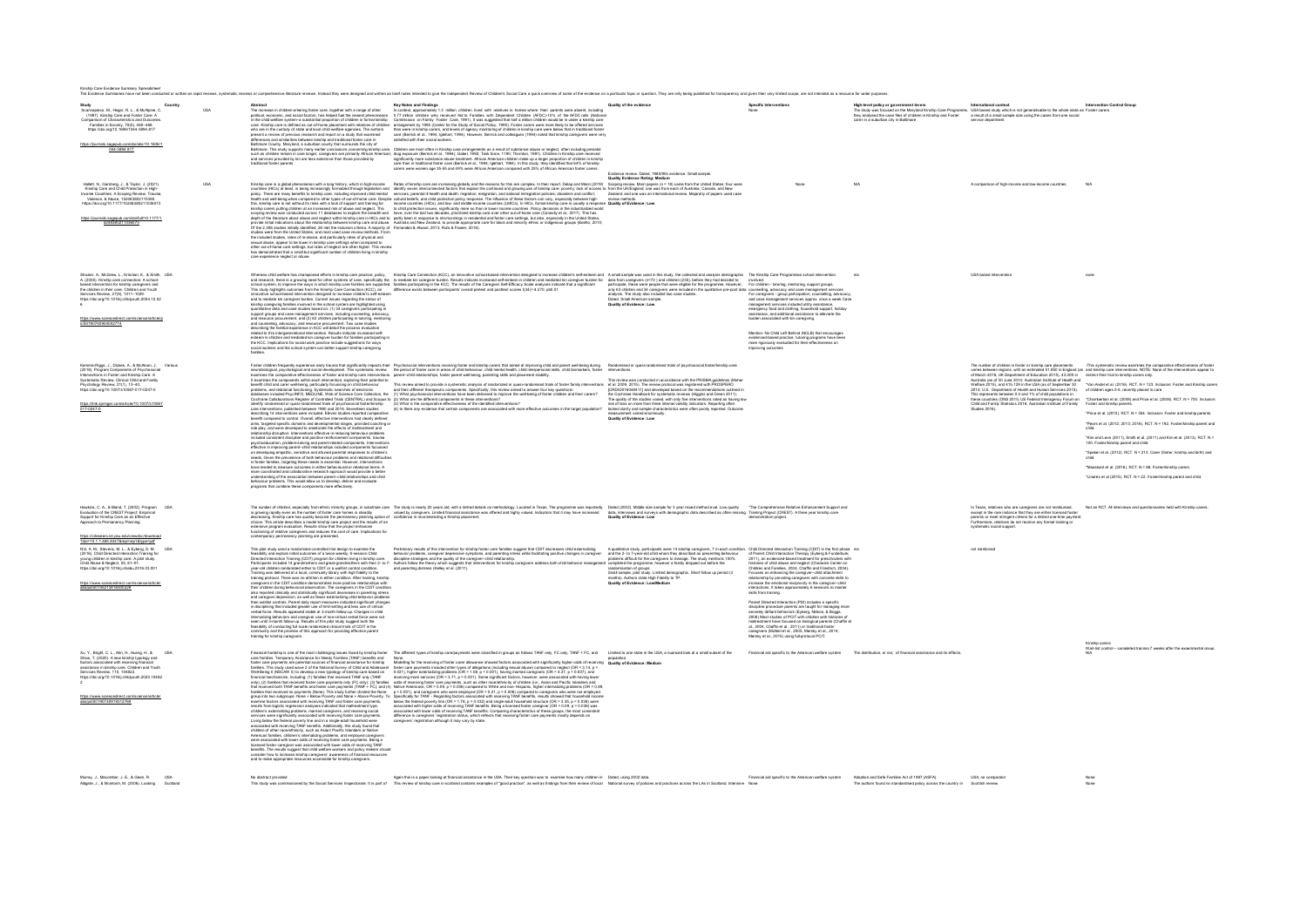| Hill, L., Gilligan, R., & Connelly, G. (2020). How Ireland and Scotland<br>did kinship care emerge as a significant form of<br>placement for children in care? A comparative<br>study of the experience in Ireland and Scotland.<br>Children and Youth Services Review, 117.<br>104368<br>https://doi.org/10.1016/j.childyouth.2019.06.00<br>https://www.sciencedirect.com/science/article/<br>abs/pii/S0190740919301574<br>Brown, L., & Sen, R. (2014). Improving<br>Outcomes for Looked after Children: A Chitical<br>Analysis of Kinship Care. Practice, 26(3),<br>161–180.<br>https://doi.org/10.1080/09503153.2014.91416<br>https://www.tandfonline.com/doi/abs/10.1080/0<br>9503153.2014.914163 | his paper sets out to explore this issue by investigating the emergence and<br>evelopment of formal kinship care in two neighboring jurisdictions in Europe                                                                                                                                                                                                                                                                                                                                         | A notable developmet in child wellure provision in reart decedes has been <sup>The</sup> authors reviewed rational policy documents about kindip care in Scolains and instituted as well as a swillable published on the field of parti<br>kinship care has emerged in such a marked way in this period in some contexts. settings is because their parents are unable to care for them adequately. Precipitating factors cited include 'substance<br>abuse, mental or physical incapacity; domestic violence; imprisonment; teenage parenthood; parental separation or death'<br>There has been a steady growth in the use of kinship care as a placement choice for children in care<br>when the man of the company of the company of the company of the company of the company of the company of the company of the company of the company of the company of the company of the company of the company of the company<br>is when the control of the state of the control of the control of the control of the control of the control of the control of the control of the control of the control of the control of the control of the control of the c<br>In Ireland formal kinship accounts for 27% of LAC placements.<br>Alboy it knows play have they are the material of children in the product material and the company of the company of the company of the company of the state of the company of the company of the company of the company of th<br>packin in a method of the state of the state of the state of the state of the state of the state of the state of the state of the state of the state of the state of the state of the state of the state of the state of the<br>concors - removey prot tempt to justimate the temperatures and as the one state and compared to shall place of states of states of states of states of states of states of states of states of states of states of states of s |                                                                                                                                                                                                                                                                                                                                                                                                                                                                                                                                                                                                                                                                                                                                                                                                                                                                                                        |                                                                                                                                                                                                                                                                                                                                                                                                                                                                                                                                         | There has also emerged a strong policy emphasis promoting<br>kinship care in Scotland following a national consultation on foste<br>care and kinship care, Getting it Right for Every Child in Kinship<br>and Foster Care (Scottish Government, 2007)<br>following the Munby judgement (R. (cta) L. v. Manchester City<br>Council 2002), local authorities are now required to provide kin<br>and non-kin carers with equal levels of financial support<br>As kin placements tend to be assessed according to different<br>standards to non-kin placements in the UK, poor quality kin<br>placements may be approved by social workers. Even though the<br>National Minimum Standards for fostering<br>apply to both kin and non-kin placements, the criterion used to<br>approve kinehip carers is less stringent. Standard 30 o<br>National Minimum Standards acknowledges that kin carers do not<br>need to be deemed capable of caring for any child. Their carrying<br>capacity is based upon the 'specific connected child' (DfE 2011b) |                                                                                   | Review - kinship vs non-kinship. Not more specific                                                                                                                                         |
|-------------------------------------------------------------------------------------------------------------------------------------------------------------------------------------------------------------------------------------------------------------------------------------------------------------------------------------------------------------------------------------------------------------------------------------------------------------------------------------------------------------------------------------------------------------------------------------------------------------------------------------------------------------------------------------------------------|-----------------------------------------------------------------------------------------------------------------------------------------------------------------------------------------------------------------------------------------------------------------------------------------------------------------------------------------------------------------------------------------------------------------------------------------------------------------------------------------------------|--------------------------------------------------------------------------------------------------------------------------------------------------------------------------------------------------------------------------------------------------------------------------------------------------------------------------------------------------------------------------------------------------------------------------------------------------------------------------------------------------------------------------------------------------------------------------------------------------------------------------------------------------------------------------------------------------------------------------------------------------------------------------------------------------------------------------------------------------------------------------------------------------------------------------------------------------------------------------------------------------------------------------------------------------------------------------------------------------------------------------------------------------------------------------------------------------------------------------------------------------------------------------------------------------------------------------------------------------------------------------------------------------------------------------------------------------------------------------------------------------------------------------------------------------------------------------------------------------------------------------------------------------------------------------------------------------------------------------------------------------------------------------------------------------------------------------------------------------------------------------------------------------------------------------------|--------------------------------------------------------------------------------------------------------------------------------------------------------------------------------------------------------------------------------------------------------------------------------------------------------------------------------------------------------------------------------------------------------------------------------------------------------------------------------------------------------------------------------------------------------------------------------------------------------------------------------------------------------------------------------------------------------------------------------------------------------------------------------------------------------------------------------------------------------------------------------------------------------|-----------------------------------------------------------------------------------------------------------------------------------------------------------------------------------------------------------------------------------------------------------------------------------------------------------------------------------------------------------------------------------------------------------------------------------------------------------------------------------------------------------------------------------------|-----------------------------------------------------------------------------------------------------------------------------------------------------------------------------------------------------------------------------------------------------------------------------------------------------------------------------------------------------------------------------------------------------------------------------------------------------------------------------------------------------------------------------------------------------------------------------------------------------------------------------------------------------------------------------------------------------------------------------------------------------------------------------------------------------------------------------------------------------------------------------------------------------------------------------------------------------------------------------------------------------------------------------------------------|-----------------------------------------------------------------------------------|--------------------------------------------------------------------------------------------------------------------------------------------------------------------------------------------|
| Dorval, A., Lamothe, J., Hélie, S., & Poirier, M.- Canada<br>A. (2020). Different profiles, different needs: An<br>According to the complete of the contract of the contract of the children in kinship care and their parents.<br>Children and Youth Services Review, 108,<br>104531<br>https://doi.org/10.1016/j.childyouth.2019.10453<br>abs/pil/S019074091930427X                                                                                                                                                                                                                                                                                                                                 | continue<br>suggest that families affected by kinship care have different vulnerabilities that with their maternal grand-parents.<br>translate into different needs for services. Clinical implications are                                                                                                                                                                                                                                                                                         | The durations of the maximum interest to the paint of the paint of the control of the control of the control of the control of the control of the control of the control of the control of the control of the control of the<br>on a control and the second state of the second and points of the second and the second and the second and the second and the second and the second and the second and the second and the second and the second and the second                                                                                                                                                                                                                                                                                                                                                                                                                                                                                                                                                                                                                                                                                                                                                                                                                                                                                                                                                                                                                                                                                                                                                                                                                                                                                                                                                                                                                                                                 | In both studies data were derived from a detailed intake form which was<br>completed by a social worker during an interview with the grandparen<br>lethods are rigorous, based on psychiatric measures and supervised b                                                                                                                                                                                                                                                                                                                                                                                                                                                                                                                                                                                                                                                                                |                                                                                                                                                                                                                                                                                                                                                                                                                                                                                                                                         | N/A                                                                                                                                                                                                                                                                                                                                                                                                                                                                                                                                                                                                                                                                                                                                                                                                                                                                                                                                                                                                                                           | Study in based in Montreal, Canada.                                               | N/A                                                                                                                                                                                        |
| Sawyer, R. J., & Dubowitz, H. (1994). School USA<br>performance of children in kinship care. Child<br>Abuse & Neglect, 18(7), 587-597<br>https://doi.org/10.1016/0145-2134(94)90085-X<br>https://www.sciencedirect.com/science/article/p<br>(i/014521349490085X                                                                                                                                                                                                                                                                                                                                                                                                                                       | showed that placement at a later age and fewer children in the home were<br>associated with higher academic achievement. Results are reviewed in the<br>context of other foster care studies, and recommendations are made regarding<br>uture research and educational needs of children in kinship care.                                                                                                                                                                                           | This shall yere each to be the computer with a second of the school about 20% of the chile meaning position series Approximately one that it the children intervent in Marcoscheme in the children intervent intervent and th                                                                                                                                                                                                                                                                                                                                                                                                                                                                                                                                                                                                                                                                                                                                                                                                                                                                                                                                                                                                                                                                                                                                                                                                                                                                                                                                                                                                                                                                                                                                                                                                                                                                                                  |                                                                                                                                                                                                                                                                                                                                                                                                                                                                                                                                                                                                                                                                                                                                                                                                                                                                                                        | ALLA.                                                                                                                                                                                                                                                                                                                                                                                                                                                                                                                                   | N/A                                                                                                                                                                                                                                                                                                                                                                                                                                                                                                                                                                                                                                                                                                                                                                                                                                                                                                                                                                                                                                           | NA                                                                                | Comparison with foster care research and comparison group was comprised<br>of all children at the<br>same schools and grade levels as the study children. Not kinship care<br>specifically |
| Grant, R. (2000). The Special Needs of<br>Children in Kinship Care. Journal of<br>Gerontological Social Work, 33(3), 17–33.<br>https://doi.org/10.1300/J083y33n03_02<br>https://www.tandfonline.com/doi/abs/10.1300/J<br>083v33ri03_02                                                                                                                                                                                                                                                                                                                                                                                                                                                                |                                                                                                                                                                                                                                                                                                                                                                                                                                                                                                     | Over the past decade, grandparents have increasingly been called upon to rate. -The prevalence of special reads in a foster care population is known to be high.<br>Their children's challence of the complete control and the co<br>where the constraints in the constraints of the constraints of the constraints of the constraints of the constraints of the constraints of the constraints of the constraints of the constraints of the constraints of the co<br>among grandparent caregivers including diabetes and hypertension                                                                                                                                                                                                                                                                                                                                                                                                                                                                                                                                                                                                                                                                                                                                                                                                                                                                                                                                                                                                                                                                                                                                                                                                                                                                                                                                                                                         | Two studies included<br>Two studies included:<br>"1) presents data derived from a study of 170 children referred for school<br>problems by their teacher or school administrators. These problems were<br>confirmed by the school-based health centre social se<br>team. Child behavioural symptoms coded based on multiple classroom<br>observations as well as interviews with grandparents and teachers.<br>Consistency of coding maintained through ongaing meetings and further<br>Consistency of coding maintained through ongaing meetings and further<br>confirmed through objective observations. Diagnostic standards were overseen<br>by a<br>taken from the American Psychiatric Association.<br>*2) Descriptives of children in kinship households who were referred because of behavior.<br>their household configuration and the grandparent caregivers need for support<br>services    | This article neesents data from a school.har<br>comprehensive multi-generation program in East Harlem<br>(New York City).<br>As part of a comprehensive school-based health center<br>serving four elementary schools in the East Harlem<br>community of New York City, a large voluntary teaching<br>hospital, the Mount Sinai Medical Center, provided<br>intensive mental health and social service support for<br>children referred by school officials for school problem<br>Services included social work, courseling and support |                                                                                                                                                                                                                                                                                                                                                                                                                                                                                                                                                                                                                                                                                                                                                                                                                                                                                                                                                                                                                                               |                                                                                   | Not applicable                                                                                                                                                                             |
| Healy, K., Lundström, T., & Salinäs, M. (2011). Sweden and Australia<br>A Comparison of Out-of-home Care for Children<br>and Young People in Australia and Swede<br>Worlds Apart? Australian Social Work, 64(4).<br>ASS. GES<br>https://doi.org/10.1080/0312407X.2011.60309<br>https://www.tandfonline.com/doi/abs/10.1080/0<br>312407X.2011.603092                                                                                                                                                                                                                                                                                                                                                   | based. We intend that this analysis will assist social workers to better                                                                                                                                                                                                                                                                                                                                                                                                                            | In this paper we present a comparative analysis of out-of-home care in Australia -Their analysis reveals that in Australia the out-of-home care service system is focused mainly on children who are<br>and Sweden. We compare the age structure of the out-of-home care population determed be abused or neglected within their families, while in Sweden the majority of the out-of-home care population<br>and the types of out-of-hom<br>people now useded to an explorer and the mathematical conducts of the different approaches to wellare provision generally and to child wellare interventions in particular, there are<br>or registed within the family with in Sw<br>behavioural reasons. These population differences intersect with variations in the -in this paper we analyse the intersection between the age structure of the out-of-home care population and types of out-of placements over<br>book and the complete of the complete the complete the complete the complete the complete the complete the complete the complete the complete the complete the complete the complete the complete the complete the complete th<br>-In Australia services to vulnerable children and families are delivered within a child protection approach (Freymond &<br>ones, we mean the margin we assess on women's order the community of the security of the security of the security of the security of the security of the security of the security of the security of the security of the secu                                                                                                                                                                                                                                                                                                                                                                                                                 | In both studies data were derived from a detailed intake form which was<br>-drawn on data primarily from the Australian Institute of Health and Welfare<br>(Australian Institute of Health and Welfare (AIHW), 2009, 2010) reports on out-<br>of home care and in Sweden we have drawn on data from Statistics Sweden<br>the national bureau of statistics for Sweden, and the National Board of Health<br>and Welfare (NBHW, 2006, 2010). For comparative reasons, we use cross-<br>and Welfare (NBHW, 2006, 2010). For comparative reasons, we use cross-<br>sectional measures to make comparations based on the number of children in<br>out-o                                                                                                                                                                                                                                                     | groups, legal assistance and advocacy for the<br>grandparents, and comprehensive primary he<br>mary health care for                                                                                                                                                                                                                                                                                                                                                                                                                     | Furning now to the policy and practice implications of this analysis Comparison of Australia and Sweden<br>we can see that a focus on the age structure of the out-of-home<br>care population can reveal a great deal about the nature, scope,<br>the successes and failures of State interventions in the lives of<br>ulnerable children and young people                                                                                                                                                                                                                                                                                                                                                                                                                                                                                                                                                                                                                                                                                    |                                                                                   | No intervention. Groups kinship and foster care together                                                                                                                                   |
| Torritin R. Black M. Svedin C. G. & Svdsih Sweden<br>roroum, r.c., sauca, ac, sveuri, c. c., a sycolo,<br>G. (2020). Challenging intellectual, behavioral<br>and educational prerequisites for interventions<br>aimed at school aged children in foster care. A<br>compilation of Swedish test results. Children<br>and Youth Services Review, 108, 104598.<br>https://doi.org/10.1016/j.childyouth.2019.10459<br>ii/S0190740919309156                                                                                                                                                                                                                                                                | Children in foster care constitute a vulnerable group with higher risks for<br>school results for children in foster care or other out-of-home care arrangements. less favorable scores for boys than girls in general, except in mathematics.<br>The purpose of this study was to outline prerequisites for interventions aimed at<br>school performance for children in foster care, related to those in normal<br>problems. Ingroup comparisons showed less favorable scores for boys than girls | -Sweden - family service system approach: characterised by a psychosocial framing of problems and needs. For example<br>there is a focus on understanding the child, young person, and family in their community context, and in<br>"Does not focus on Kinshin care<br>exposure to poorer health, adverse experiences during childhood and poor<br>performance in school success is considered one of the most movement of the movement of prominent in working memory, adaptive behavior, theracy and n<br>-The network of Swedish Skoffam municipalities keeps track of the results on an aggregated national level by annual<br>sources and the state of the content of the state of the state of the state of the state of the state of the state of the state of the state of the state of the state of the state of the state of the state of the state of<br>municipatifies. Results show bwars conce in intelligence, most may be compared to the national mean of 52 to 60 % eligibility for all foster children in Sweden (National Board of Health of the intervention.<br>working memory,<br>n gewaal, experiment and the state of the state of the material state of the state of the state of the state of the state of the state of the state of the state of the state of the state of the state of the state of the st<br>training, conferences, and consultation.                                                                                                                                                                                                                                                                                                                                                                                                                                                                                                                                            | - in this day assessment of intelligence literary and many side. He had a based movement in the select movement of the selection of the selection of the selection of the selection of the selection of the selection of the s<br>-Recently, a study with a quasi-experimental design evaluated the outcome of Forsman, 2014).<br>$\frac{R_{\text{MSE}}}{1200}$ a bulk space of the state of the state of the state of the state of the state of the state of the state of the state of the state of the state of the state of the state of the state of the state of the<br>Present Study<br>-48 bestõmmingste the de the best limit be Suchament. "Theiring progress file limits and the margin of the series and the series of the series of the series and the series of the series of the series of the series of the s<br>October 2018 to April 2019, there were 40 teams from 25 municipalities | and carer involvement                                                                                                                                                                                                                                                                                                                                                                                                                                                                                                                   | prerequisites with standardized tests, adapting to these<br>(Forsman, 2019), but also to enhance reading engagement system that could improve the situation for the child, for example,<br><b>Illinoises</b> and leisure activities<br>trial that built on the same basic design and core ideas has been                                                                                                                                                                                                                                                                                                                                                                                                                                                                                                                                                                                                                                                                                                                                      |                                                                                   | Foster v other (all OOH care) v RAU                                                                                                                                                        |
| Gilbert, N. (2012). A comparative study of child Various countries<br>welfare systems: Abstract orientations and<br>concrete results. Children and Youth Services<br>Review, 34(3), 532-536.<br>https://doi.org/10.1016/j.ch<br>://doi.org/10.1016/j.childyouth.2011.10.01<br>https://www.sciencedirect.com/science/article/p<br>#/50190740911003793                                                                                                                                                                                                                                                                                                                                                  | broad functional orientations - child protection, family service and child<br>administrative data on one important outcome reveals that over the last decade<br>nine of the 10 countries experienced an increasing rate of out-of-home                                                                                                                                                                                                                                                              | A comparative analysis of child welfare systems in 10 countries identifies three The author discusses how understanding out of home care rates in different countries requires deeper understanding of The author highlights d<br>coal interfactory and the state of the state of the state of the state of the state of the state of the state of the state of the state of the state of the state of the state of the state of the state of the state of the s<br>state the dramatic market and the state of the support of the state of the state of the state of property and the state of the state of the state of the state of the state of the state of the state of the state of the stat                                                                                                                                                                                                                                                                                                                                                                                                                                                                                                                                                                                                                                                                                                                                                                                                                                                                                                                                                                                                                                                                                                                                                                                                                             | calculated as well as the differences in the social and political contexts of each<br>Quality of Evidence: Medium                                                                                                                                                                                                                                                                                                                                                                                                                                                                                                                                                                                                                                                                                                                                                                                      |                                                                                                                                                                                                                                                                                                                                                                                                                                                                                                                                         | Social and rollingi context                                                                                                                                                                                                                                                                                                                                                                                                                                                                                                                                                                                                                                                                                                                                                                                                                                                                                                                                                                                                                   | Canada<br>England<br>Sweden<br>Finland<br>Denmark<br>Norway<br>Germany<br>Belgium |                                                                                                                                                                                            |
|                                                                                                                                                                                                                                                                                                                                                                                                                                                                                                                                                                                                                                                                                                       | is the construction of the data illustrates the necessity of<br>placements. A critical examination of the data illustrates the necessity of<br>determining how the rates are calculated, what is included in these counts and<br>what t                                                                                                                                                                                                                                                             |                                                                                                                                                                                                                                                                                                                                                                                                                                                                                                                                                                                                                                                                                                                                                                                                                                                                                                                                                                                                                                                                                                                                                                                                                                                                                                                                                                                                                                                                                                                                                                                                                                                                                                                                                                                                                                                                                                                                |                                                                                                                                                                                                                                                                                                                                                                                                                                                                                                                                                                                                                                                                                                                                                                                                                                                                                                        |                                                                                                                                                                                                                                                                                                                                                                                                                                                                                                                                         |                                                                                                                                                                                                                                                                                                                                                                                                                                                                                                                                                                                                                                                                                                                                                                                                                                                                                                                                                                                                                                               | Notherlands<br>Author suggests there is the potential                             |                                                                                                                                                                                            |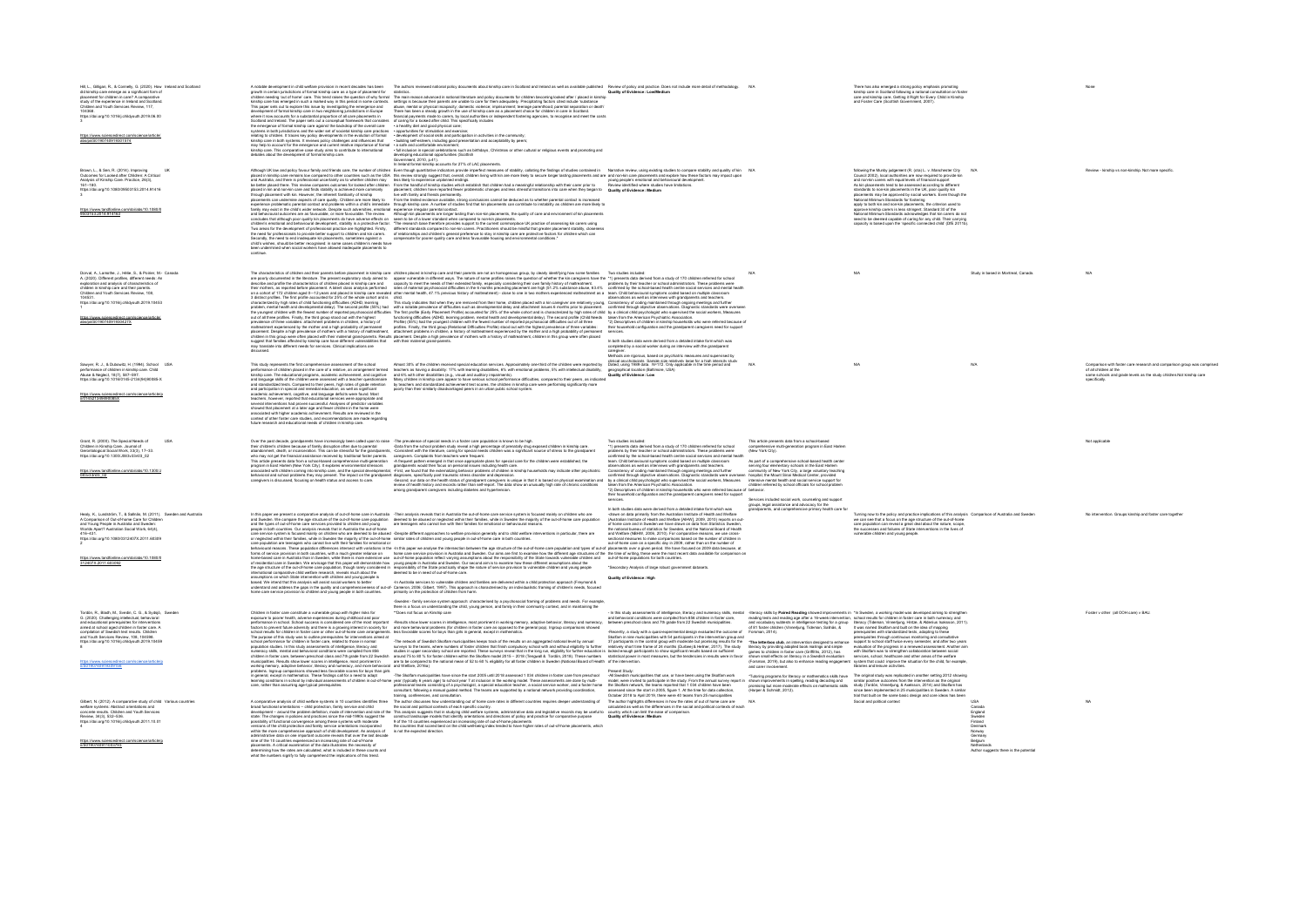| Washington, T., Wrenn, A., Kaye, H., Priester, Mostly USA<br>M. A., Colombo, G., Carter, K., Shadreck, I.,<br>Hargett, B. A., Williams, J. A., & Coakley, T.<br>(2018). Psychosocial factors and behaviory<br>.<br>Nealth outcomes among children in Foster an:<br>Cinship care: A systematic review. Children<br>Kinship care: A syste<br>rememp cattle in systematic rennew. Childhen<br>and Youth Services Review, 90, 118–133.<br>https://doi.org/10.1016/j.childyouth.2018.04.03<br>https://www.sciencedrect.com/science/article/p<br>#/50190740917307430#NN0055 | $\label{eq:constrained} \begin{minipage}{0.9\textwidth} \begin{tabular}{lcccc} \textbf{CAG} & \textbf{GAG} & \textbf{GAG} & \textbf{GAG} & \textbf{GAG} & \textbf{GAG} & \textbf{GAG} & \textbf{GAG} & \textbf{GAG} & \textbf{GAG} & \textbf{GAG} & \textbf{GAG} & \textbf{GAG} & \textbf{GAG} & \textbf{GAG} & \textbf{GAG} & \textbf{GAG} & \textbf{GAG} & \textbf{GAG} & \textbf{GAG} & \textbf{GAG} & \textbf{GAG} & \textbf{GAG} & \textbf{G$<br>psychosocial factors associated with the behavioral health of children in foste<br>phytostopal waves also<br>cannot extend the measurement of the control of the control of the<br>cannot control of the control of the control of the control of the<br>control of the control of the control of the control of the cont<br>reviewed literature, future research should focus on the direct and indirect<br>influences of race/ethnicity and cultural competencies on children's behavioral<br>health outcomes                                                                                                                                                                                                                                                                                                                                                                                                                                                                                                                                  |                                                                                                                                                                                                                                                                                                                                                                                                                                                                                                                                                                                                                                                                                                                                                                                                                                                                                                                                                                                                                                                                                                                                                                                                                                                                                                                                                                                                                                                                                                      | ervention and intervention studies, nine studies    Multiple studies                                                                                                                              |                                                                                                                                                                                                                                                                                                                                                                                                                                                                                                                                                                                                                                                                                                                                                                                                                         |                                                                                                                                                                                                                                                                                                                                                                                                                                                                                                                                                                                                                                                                                                                                                                                                                                                                                                                                                                                                                                  |      | Not always possible to differentiate in the systematic review                                                                                                                   |
|-----------------------------------------------------------------------------------------------------------------------------------------------------------------------------------------------------------------------------------------------------------------------------------------------------------------------------------------------------------------------------------------------------------------------------------------------------------------------------------------------------------------------------------------------------------------------|--------------------------------------------------------------------------------------------------------------------------------------------------------------------------------------------------------------------------------------------------------------------------------------------------------------------------------------------------------------------------------------------------------------------------------------------------------------------------------------------------------------------------------------------------------------------------------------------------------------------------------------------------------------------------------------------------------------------------------------------------------------------------------------------------------------------------------------------------------------------------------------------------------------------------------------------------------------------------------------------------------------------------------------------------------------------------------------------------------------------------------------------------------------------------------------------------------------------------------------------------------------------------------------------------------------------------------------------------------------------------------------------------------------------------------------------------------------------------------------------------------|------------------------------------------------------------------------------------------------------------------------------------------------------------------------------------------------------------------------------------------------------------------------------------------------------------------------------------------------------------------------------------------------------------------------------------------------------------------------------------------------------------------------------------------------------------------------------------------------------------------------------------------------------------------------------------------------------------------------------------------------------------------------------------------------------------------------------------------------------------------------------------------------------------------------------------------------------------------------------------------------------------------------------------------------------------------------------------------------------------------------------------------------------------------------------------------------------------------------------------------------------------------------------------------------------------------------------------------------------------------------------------------------------------------------------------------------------------------------------------------------------|---------------------------------------------------------------------------------------------------------------------------------------------------------------------------------------------------|-------------------------------------------------------------------------------------------------------------------------------------------------------------------------------------------------------------------------------------------------------------------------------------------------------------------------------------------------------------------------------------------------------------------------------------------------------------------------------------------------------------------------------------------------------------------------------------------------------------------------------------------------------------------------------------------------------------------------------------------------------------------------------------------------------------------------|----------------------------------------------------------------------------------------------------------------------------------------------------------------------------------------------------------------------------------------------------------------------------------------------------------------------------------------------------------------------------------------------------------------------------------------------------------------------------------------------------------------------------------------------------------------------------------------------------------------------------------------------------------------------------------------------------------------------------------------------------------------------------------------------------------------------------------------------------------------------------------------------------------------------------------------------------------------------------------------------------------------------------------|------|---------------------------------------------------------------------------------------------------------------------------------------------------------------------------------|
| Wu, Q., Zhu, Y., Ogbonnaya, I., Zhang, S., & USA, Australia and China<br>Kelley, S. J., Whitley, D., Sipe, T. A., & Crofts USA<br>Keney, S. J., Wwittey, D., Sipp, I., A., & Clotte<br>Yorker, B. (2000). Psychological distress in<br>grandmother kinship care providers: The role of<br>resources, social support, and physical health.<br>Child Abuse & Neglect, 24(3), 3<br>https://www.sciencedirect.com/science/article/p<br>il/S0145213499001465                                                                                                               | Background - Kinship foster caregivers often face serious challenges but lack - - 28 studies were identified for review<br>Objective: The purpose of the present study was to investigate predictors of<br>Method: One hundred and two grandmothers raising grandchildren in parent-<br>absent homes completed the Brief Symptom Inventory, Short Health Form-36,<br>Family Resource Scale, Family Support Scale, and a questionnaire requesting<br>background and demographic dat<br>Results: Results indicated that psychological distress was predicted by family<br>resources, participants' physical health, and to a lesser extent, social support.<br>Conclusion: The findings indicate that family resources, social support, and<br>physical health affected psychological distress in grandmothers raising<br>orandchildren. Grandmothers who reported fewer resources, less social support<br>and poorer physical health tended to experience higher levels of psychological<br>mus poone prymem mumu venework compensation be given to intervent<br>distress. This study suggests that greater attention be given to intervent<br>aimed to decrease psychological distress and improve the financial reso<br>and physi                                                                                                                                                                                                                                                                     | There has been a dramatic rise in the number of neglected, abused, and abandoned children placed formally and informally Sample size: 102 grandmothers raising grandchildren.<br>ресію та время «По рожите выружения» («Волос» («Волос» выружения и по выружения совершения по совершения и пол<br>В предложения пользования происходиру происходит («Волос» и происходится происходит в совершении происходит и<br>doarents in parent-absent homes (Feig. 1997, June).<br>Researchers have found that assuming full-lime parenting responsibilities for grandchildren is associated with increased<br>psychological distribution in pandparent caregivers (Burbon, 1992). Downalt, 1995; Kelley, 1993): Kel<br>reported that caretaking grandmothers were almost twice as likely to be categorized as depressed as non-caretaking<br>grandparents. Even after controlling for depression that pre-existed the onset of caregiving, grandmothers<br>higher rates of depression<br>"In the study, Only 11% of children were in formal kinship care, with the remainder in informal kinship care<br>"The present study broadens the findings of these earlier studies by validating a model that shows that levels of<br>psychological distress can, in part, be explained by resources, social support, and physical health. While together these<br>variables account for 41% of the total variance, results indicate that level of resources and physic<br>more of an influence than social support | Only quantitative studies were included in the review. All studies must have<br>Quality of Evidence: Low                                                                                          | *The most commonly used intervention strategy (n= 5) wa<br>NIA, study to identify predictors of mental distress amongst NIA<br>grandparent caregiver                                                                                                                                                                                                                                                                                                                                                                                                                                                                                                                                                                                                                                                                    |                                                                                                                                                                                                                                                                                                                                                                                                                                                                                                                                                                                                                                                                                                                                                                                                                                                                                                                                                                                                                                  | 1894 | -In the United States, there were about 2.3 million (3.1%) children Interventions with kinship caregivers only (rather than also including<br>All kinship carers (grandparents) |
| Boetto, H. (2010). Kinship care: A review of Australia<br>Scannapieco, M., & Hegar, R. L. (2002).<br>Kinship Care Providers: Designing an Array of<br><b>USA</b><br>Supportive Services, Child and Adolescent<br>Social Work Journal, 19(4), 315-327.<br>https://doi.org/10.1023/A:1016305929569<br>https://link.springer.com/article/10.1023/A:1016<br>305929569                                                                                                                                                                                                     | No abstract provided<br>.<br>Kinship care, the placement of children with their relatives, has become an<br>integral part of the child welfare system in the United States. It is also becoming<br>a more established way of meeting the needs of children in care in other wester<br>countries (Greeff, 1999). However, kinship care did not emerge as a child<br>welfare issue until the late 1980s, and only recently has it become a part of the<br>wentre issue until the tate 1980s, and only recently nas it become a part of the formulated system for cut-of-home care (Hegar & Scannapieco, 1995). Since that the relations of the state of the state of the state of the st<br>Discussion about the reasons for the increases in kinshin care has here<br>Discussion about the reasons for the increases in kinnly care has been<br>indiscussion about the reasons for the impact behind the increased use of<br>Scamrapheo, 2000). Regardless of the impact behind the increased use of<br>Kinsh<br>amended federal law to require that states give priority to relatives when deciding<br>with whom to place children who are in the foster care system (GAD, 1999).<br>The annarent naradinm shift from traditional foster narents to kinship can<br>parents (Hegar, 1999) requires that agencies use both different approach<br>assessment (Scarnapieco & Hegar, 1996) and provide different types of<br>intervention and services. Adapting placement services to the needs of kinship | McHugh (2009), by conducting interviews with kinship carers, also highlighted a multiplicity of issues, including a lack of Literature Review<br>"Child welfare workers often think that kindhip care families have fewer needs, however, this belief is not supported by the Dated (2002)<br>research. The needs of kinship providers may be different, but the needs of the chil                                                                                                                                                                                                                                                                                                                                                                                                                                                                                                                                                                                                                                                                                                                                                                                                                                                                                                                                                                                                                                                                                                                   | Quality of Evidence: Low                                                                                                                                                                          | consepts are not must workflatds in child welfare: (1) the<br>Mew Zealand model, the family group conference, which<br>was implemented legislatively in NZ in 1989 and has since<br>been adapted for use in communitied in the US and<br>Canada. (2) the family unity mode, which has been<br>selectively used in Oregon since 1990<br>"Family meetings, whatever the configuration, have been<br>kinship care provider, child and family well-being.<br>"Individual Educational Plans (IEP). This is a formal<br>process of assessment of the child's educational needs.<br>The child welfare worker and the foster or kinship caregive<br>may be required to be at the meeting. The foster or kinship<br>family may need assistance in understanding the IEP<br>process and what they can demand from the educational | *The NSW State Government is currently implementing major child *Australia, specifically New South Wales. The importance of NA<br>The affect and provide make a lateral term of the same and account the second and account of the same and account of the same of the same of the same of the same of the same of the same of the same of the same of the same<br>The apparent paradigm shift from traditional foster parents to<br>se Kinship care parents requires that agencies both use different<br>approaches to assessment and provide different types of<br>intervention and services.<br>*States have considerable latitude in how to implement Termorary<br>Assistance to Needy Families, so relatives raising children<br>eligible for the same financial help in all states.<br>found to reduce out-of-horm placement and increases<br>placement of children in their same ethnic, racial and/or adjoints for the earne financial help in all atabas.<br>relacement of children in their same ethnic, racial and/or |      |                                                                                                                                                                                 |
| Denhy R. W. (2011) Kinshin Islands: A neer, 119A<br>to-peer approach to supporting kinship<br>caregivers. Children and Youth Services<br>Review, 33(2), 217-225.<br>https://doi.org/10.1016/j.childyouth.2010.09.00<br>https://www.sciencedirect.com/science/article/p<br>ii/S0190740910002963                                                                                                                                                                                                                                                                        | extremely helpful to caregivers and reveal 27 support categories that caregivers to follow-up.<br>find most useful. One of the most significant services (i.e., information and baseline and<br>into music control at music sugmission announce (i.e., intermination and consideration and under-presentation<br>available aervices and the permanency process. Data results above algoritant<br>available aervices and the permanen<br>resource for the children in their care. Policy and practice insights are provided                                                                                                                                                                                                                                                                                                                                                                                                                                                                                                                                                                                                                                                                                                                                                                                                                                                                                                                                                                             | Rainte compare in the basic transfer of the property of the study of the main of the main of the comparation in the comparation in the comparation in the comparation in the comparation of the comparation in the comparation<br>former relative caregiver) was studied. Findings show that kinship liaisons are One caregiver domain, stress, showed no statistically significant difference with respect to level of change from baseline<br>baseline and follow-up the mean scores assigned by the caregivers reflected high levels suppositing high regard for the                                                                                                                                                                                                                                                                                                                                                                                                                                                                                                                                                                                                                                                                                                                                                                                                                                                                                                                              |                                                                                                                                                                                                   | caregiver)<br>"A peer-to-peer approach was used involving current and<br>former kinship caregivers (referred to as kinship liaisons)<br>who were hired full-time by the county's lead child wellare<br>was weak unsert under the main of the state of the approxy to develop and implement a support and<br>intervention initiative for relative caregivers. None of their<br>kinship liaisons that were currently providing care for their<br>kinship liaisons that were currently providing care for their<br>relatives children had been in the role for several years and<br>it was believed that they would be appropriate resources                                                                                                                                                                               | "a peer-lo-peer approach (based in social cognitive theory) "Federal and many state laws specify that relatives should be<br>which pained a new relative caregiver (n=74) with a full sought first for placement, be it<br>time, pai                                                                                                                                                                                                                                                                                                                                                                                                                                                                                                                                                                                                                                                                                                                                                                                             |      | N/A (qualitative study)                                                                                                                                                         |
| Vanderfaeille J Van Holen F De Maeue<br>S., Gypen, L., & Belenger, L. (2016). Support<br>Needs and Satisfaction in Foster Care:<br>Differences Between Foster Mothers and<br>Foster Fathers, Journal of Child and Family<br>Studies, 25(5), 1515-1524.<br>https://doi.org/10.1007/s10826-015-0320-6<br>https://link.springer.com/content/pdf/10.1007/s1<br>0826-015-0320-6.pdf                                                                                                                                                                                        | Now realize a brown and proposed in non-production and anti-american in support meets for<br>the land safety affects of the members and footback factors in support meets<br>and safety force the second of the control of the secon<br>regarding dealing with the birth parents compared to support needs in handling<br>problem behavior of the foster child. For both foster mothers and foster fathers<br>.<br>satisfaction with collaboration with the foster care worker satisfaction with<br>sansnachen wur collaboration with the foster care worker, sansfaction with recognition experienced and satisfaction with reunification of the foster child, did<br>not differ across these aspects. Satisfaction of factor parent                                                                                                                                                                                                                                                                                                                                                                                                                                                                                                                                                                                                                                                                                                                                                                  | Foreily foster care is a vulnerable vouth care intervention. The recruitment and Study doesn't distinguish in its controlled variable kinshin vs non-kinshin foster care<br>rany case care a unergy and a memory in the comment and Study death distingent in the comment and the case of the comment of the comment of the comment of the comment of the comment of the comment of the comment of the com                                                                                                                                                                                                                                                                                                                                                                                                                                                                                                                                                                                                                                                                                                                                                                                                                                                                                                                                                                                                                                                                                           | Limited geographical sample (Limburg, Belgium)                                                                                                                                                    | N/A                                                                                                                                                                                                                                                                                                                                                                                                                                                                                                                                                                                                                                                                                                                                                                                                                     |                                                                                                                                                                                                                                                                                                                                                                                                                                                                                                                                                                                                                                                                                                                                                                                                                                                                                                                                                                                                                                  | MA   | Slightly unclear on my reading foster vs kinship? Doesn't distinguish                                                                                                           |
| Kiraly, M., James, J., & Humphreys, C. (2015). Australia<br>"It's a Family Responsibility: Family and<br>Cultural Connection for Aboriginal Children in<br>Kinship Care. Children Australia, 40(1), 23-32<br>https://doi.org/10.1017/cha.2014.36<br>https://www.cambridge.org/core/journals/childre<br>mescama samattiga urge ofenournaischildre<br>naustralialarticielabelits a family-responsibility<br>family-and cultural connection for aboriginal<br>20000783009E01570909                                                                                       | Kinship care as a form of protective care in Australia has grown considerably there has been little research into Indigenous kinship care.<br>cases and a distribution of the strainings in culturally sensitive process and shortcomings in culturally sensitive<br>practice. There was much evidence of the strainened circumstances of<br>Indigenous kinship carers and unmet s<br>Indigenous and non-Indigenous. Suggestions are made about ways in which<br>children in kinship care might be better supported to maintain their family                                                                                                                                                                                                                                                                                                                                                                                                                                                                                                                                                                                                                                                                                                                                                                                                                                                                                                                                                           | However, survey responses indicated that in many cases, family and cultural with non-Aboriginal families, caregivers' negative attitudes were sometimes observed to be a barrier to children's contact Quality of Evidence: Lo<br>connections were not being assisted by cultural support planning. Indigenous with their Abonginal family and culture<br>caseworkers described the complexities of facilitating family contact, highlighting Discussion around pra<br>cultural support planning                                                                                                                                                                                                                                                                                                                                                                                                                                                                                                                                                                                                                                                                                                                                                                                                                                                                                                                                                                                                     | Mixed methods - this involved a survey and three focus groups.<br>2011a).<br>Small sample, survey subject to biases in response. Limited involvement of<br>indigenous people in the focus groups. | NIA                                                                                                                                                                                                                                                                                                                                                                                                                                                                                                                                                                                                                                                                                                                                                                                                                     | Cultural support planning for children under Guardianship Orders is Queensland, Australia.<br>required by Victorian legislation (Children, Youth and Families Act<br>2005, State of Victoria, 2005). The aim of cultural support planning<br>s to provide Indigenous children in care with information about<br>is to provide imagenous criticism in case with minimizion about<br>their family, community, culture and traditional land in order to<br>ensure their connection with their family and their involvement with<br>community activities (S                                                                                                                                                                                                                                                                                                                                                                                                                                                                          |      | <b>N/A</b>                                                                                                                                                                      |